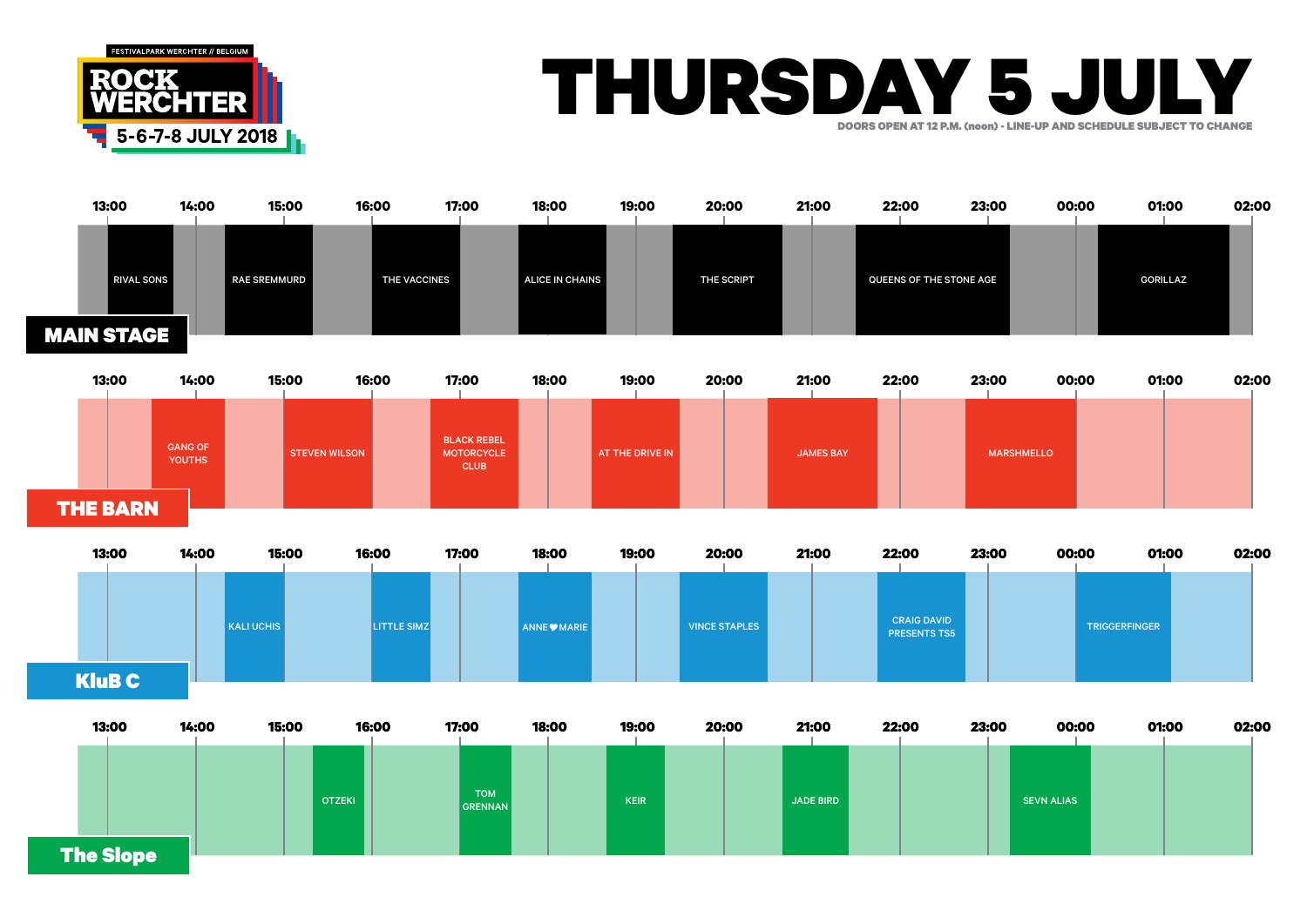





| 13:00            | 14:00                         | 15:00                       | 16:00 | 17:00                       | 18:00 | 19:00                       | 20:00 | 21:00 | 22:00 | 23:00 | 00:00 | 01:00 | 02:00 |
|------------------|-------------------------------|-----------------------------|-------|-----------------------------|-------|-----------------------------|-------|-------|-------|-------|-------|-------|-------|
|                  |                               |                             |       |                             |       |                             |       |       |       |       |       |       |       |
|                  |                               |                             |       |                             |       |                             |       |       |       |       |       |       |       |
|                  | <b>ISAAC</b><br><b>GRACIE</b> | <b>WOLF</b><br><b>ALICE</b> |       | <b>SAM</b><br><b>FENDER</b> |       | THE WHITE<br><b>BUFFALO</b> |       |       |       |       |       |       |       |
|                  |                               |                             |       |                             |       |                             |       |       |       |       |       |       |       |
| <b>The Slope</b> |                               |                             |       |                             |       |                             |       |       |       |       |       |       |       |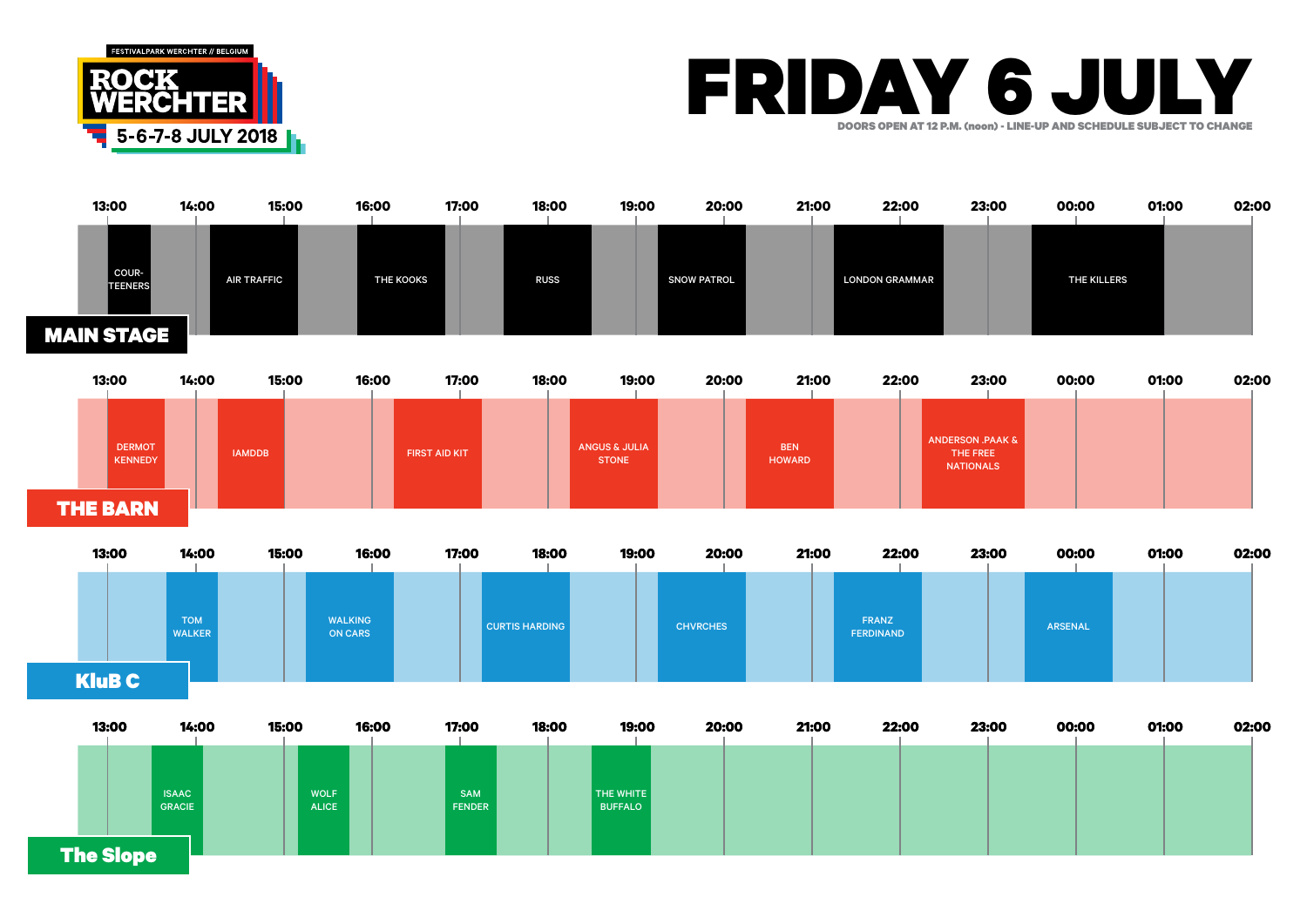

## SATURDAY 7 JULY DOORS OPEN AT 12 P.M. (noon) - LINE-UP AND SCHEDULE SUBJECT TO CHANGE





| 13:00            | 14:00                       | 15:00                      | 16:00 | 17:00                  | 18:00                  | 19:00 | 20:00                                                          | 21:00 | 22:00                              | 23:00 | 00:00 | 01:00 | 02:00 |
|------------------|-----------------------------|----------------------------|-------|------------------------|------------------------|-------|----------------------------------------------------------------|-------|------------------------------------|-------|-------|-------|-------|
| <b>The Slope</b> | THE<br><b>MAGIC</b><br>GANG | <b>EMMA</b><br><b>BALE</b> |       | $TO-$<br><b>DIEFOR</b> | <b>FACES ON</b><br>TV. |       | <b>DURAND</b><br><b>JONES</b><br>AND THE<br><b>INDICATIONS</b> |       | <b>FLIGHT</b><br><b>FACILITIES</b> |       |       |       |       |
|                  |                             |                            |       |                        |                        |       |                                                                |       |                                    |       |       |       |       |